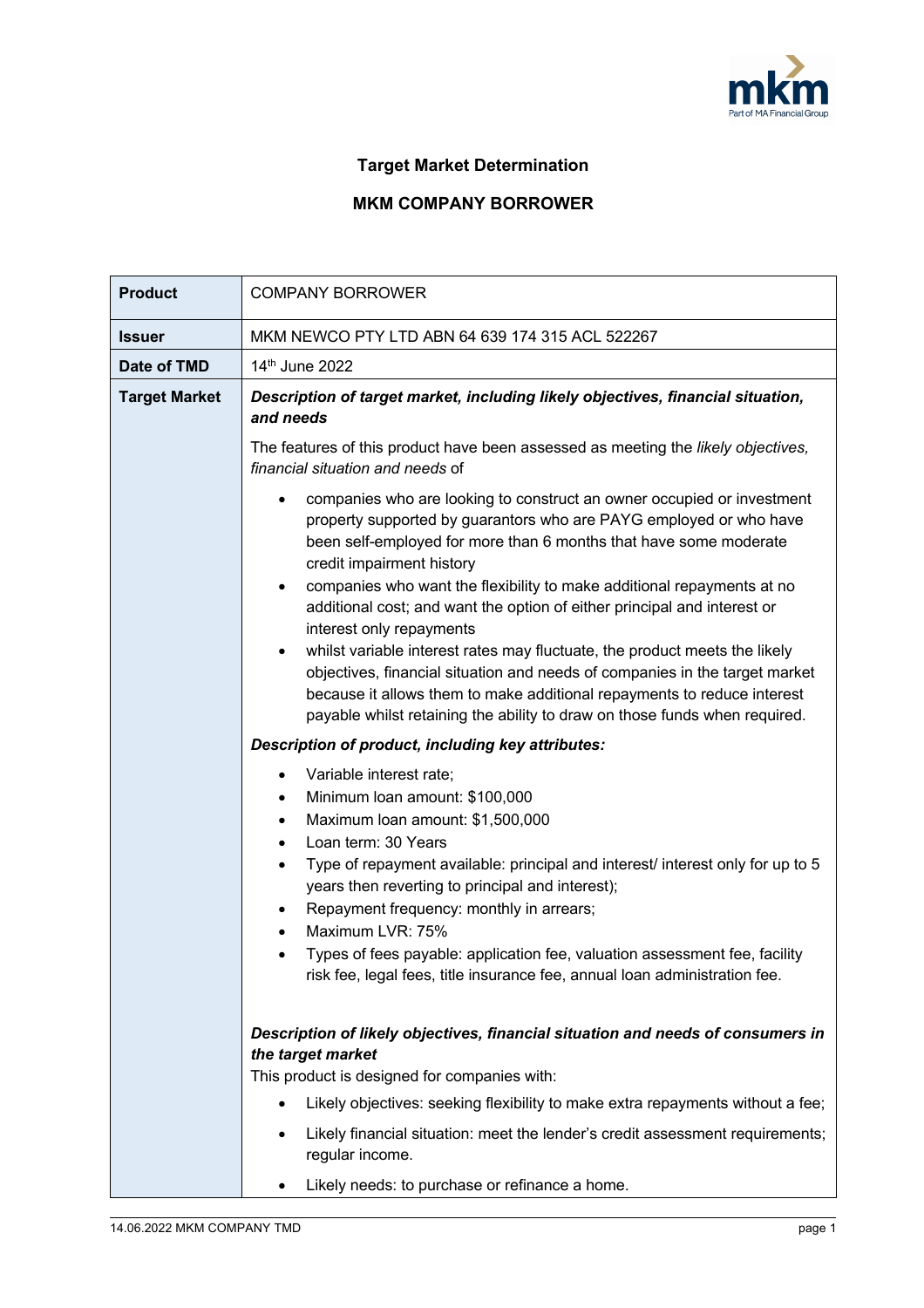

|                                           | Classes of consumers for whom the product is clearly unsuitable                                                                                                                                                                                        |  |  |  |  |
|-------------------------------------------|--------------------------------------------------------------------------------------------------------------------------------------------------------------------------------------------------------------------------------------------------------|--|--|--|--|
|                                           | This product is not suitable for companies who:                                                                                                                                                                                                        |  |  |  |  |
|                                           | do not meet the eligibility requirements;<br>are seeking the certainty of fixed repayments over the term of the loan;<br>٠<br>are seeking an offset account                                                                                            |  |  |  |  |
| <b>Distribution</b><br><b>Conditions</b>  | <b>Distribution conditions</b>                                                                                                                                                                                                                         |  |  |  |  |
|                                           | The following distribution channel and conditions have been assessed as being<br>appropriate to direct the distribution of the product to the target market:                                                                                           |  |  |  |  |
|                                           | Third party distributors - Mortgage Brokers subject to Best Interests Duty<br>(BID) and related obligations                                                                                                                                            |  |  |  |  |
|                                           | The distribution channels and conditions are appropriate because:                                                                                                                                                                                      |  |  |  |  |
|                                           | our distributors have been adequately trained to understand their DDO<br>$\bullet$<br>obligations;                                                                                                                                                     |  |  |  |  |
|                                           | all applications submitted by mortgage brokers must comply with our<br>$\bullet$<br>policies and procedures, including meeting the eligibility requirements for<br>the loan;                                                                           |  |  |  |  |
|                                           | mortgage brokers must be appropriately authorised; and<br>٠<br>mortgage brokers are subject to a higher duty under BID to ensure that the<br>$\bullet$<br>product is in the best interests of the particular consumer.                                 |  |  |  |  |
|                                           |                                                                                                                                                                                                                                                        |  |  |  |  |
| <b>Review</b><br><b>Triggers</b>          | The review triggers that would reasonably suggest that the TMD is no longer<br>appropriate include:                                                                                                                                                    |  |  |  |  |
|                                           | A significant dealing of the product to consumers outside the target market<br>occurs;                                                                                                                                                                 |  |  |  |  |
|                                           | A significant number of complaints are received from customers in relation<br>to their purchase or use of the product;                                                                                                                                 |  |  |  |  |
|                                           | There is a material change to the product or the terms and conditions of the<br>product occurs which would cause the TMD to no longer be appropriate;<br>There are material changes to regulatory environment;<br>There are high rates of default; and |  |  |  |  |
|                                           | There are high rates of hardship                                                                                                                                                                                                                       |  |  |  |  |
| <b>Review Periods</b>                     | Review date: 14th June 2022                                                                                                                                                                                                                            |  |  |  |  |
|                                           | <b>Periodic reviews:</b> Every twelve months                                                                                                                                                                                                           |  |  |  |  |
|                                           | <b>Trigger reviews:</b> review to be completed within 10 business days of the<br>identification of a trigger event                                                                                                                                     |  |  |  |  |
| <b>Distribution</b><br><b>Information</b> | The following information must be provided to MKM NEWCO PTY LTD ABN 64 639<br>174 315 ACL 522267 by distributors who engage in retail product distribution<br>conduct in relation to this product:                                                     |  |  |  |  |